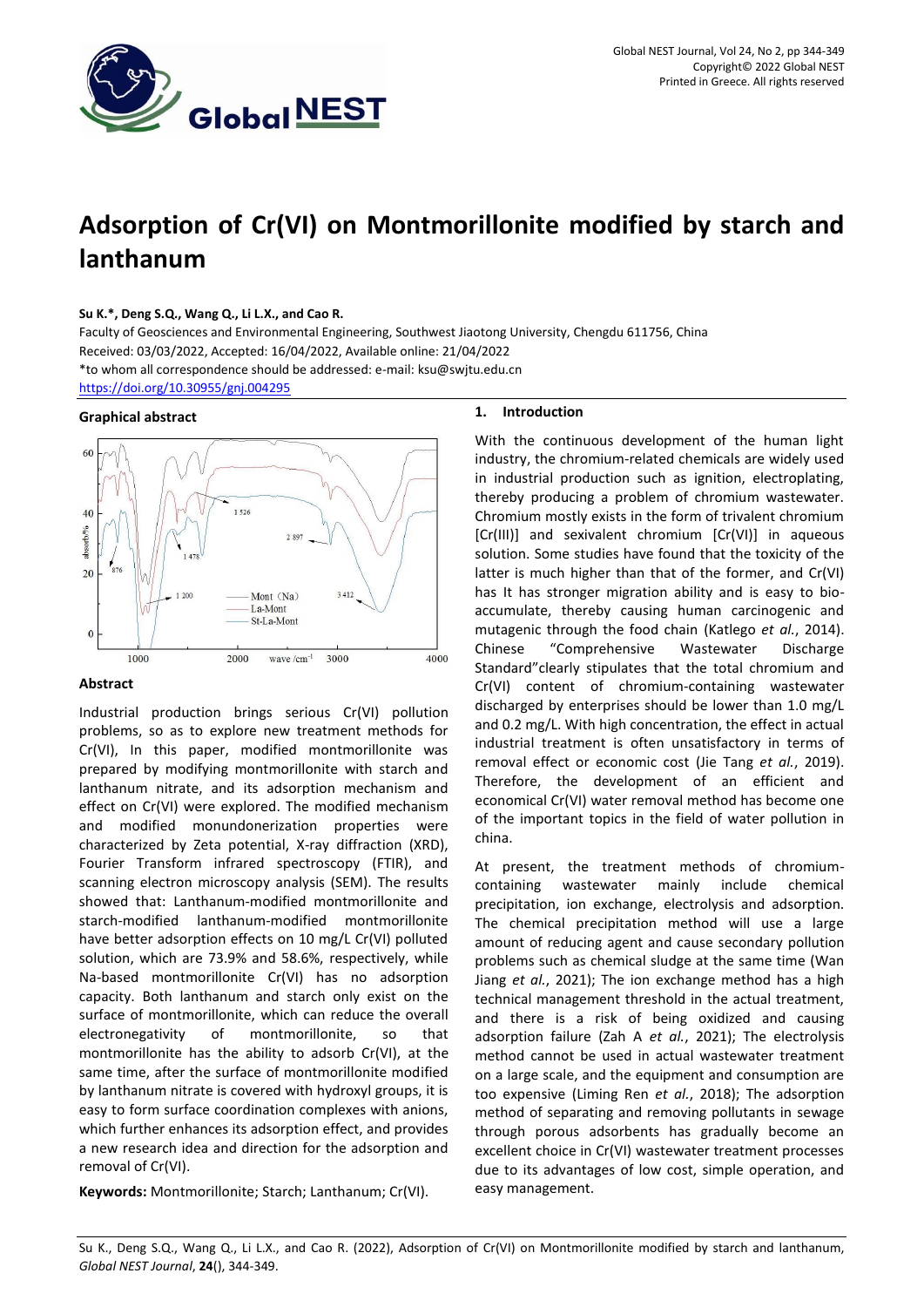Beverly S developed an activated carbon adsorption model based on artificial neural network, which can effectively predict the removal effect of activated carbon on Cr(VI) (Beverly S *et al.*, 2019); Şeyma Yüksel used almond shells and walnuts to prepare activated carbon, and under optimum conditions, the adsorption capacity of chromium reached 6.67 mg/g (Şeyma Yüksel *et al.*, 2019); Panya Maneechakr explored the preparation of activated carbon from four-cornered windmill as raw material to remove  $4mg^{-1}$  of Cr(VI) polluted solution, and finally obtained an adsorption capacity of 1.32 mg/g, which proved that the adsorption method can effectively remove  $Cr_2O_7^2$  in the liquid. Although activated carbon as an adsorbent has a good adsorption effect on Cr(VI) and other heavy metals, it is not suitable for large-scale promotion due to its non-renewability and high cost (Panya Maneechakr *et al.*, 2017). As montmorillonite, which can be seen everywhere in nature and is easy to obtain, it also has a stable structure and a large specific surface area, and is widely used as an adsorbent for the adsorption of Cr(VI). Anthony improved the processing efficiency of Cr(VI) to 100% by thermal synthesis of cerium/montmorillonite (Anthony Eric T *et al.*, 2020). Li T achieved an adsorption effect of 156.25 mg/g on Cr(VI) through montmorillonite-supported carbon nanospheres (Li T *et al.*, 2014). Yang Jing modified montmorillonite with tea polyphenols to improve the regeneration activity of Fe, so as to fix Cr(VI) in the soil more friendly(Yang Jing *et al.*, 2021). Zhang Dading prepared a new montmorillonite material loaded with carboxymethyl cellulose, and the adsorption rate of Cr(VI) was increased to 424.6 mg/kg(Zhang Dading *et al.*, 2021). Shengrong Liu used CPC to modify montmorillonite, which reduced the interlayer distance between CPC and montmorillonite and improved the adsorption rate of Cr(VI).(Shengrong Liu *et al.*, 2020).

On the basis of the research on the adsorption of Cr(VI) by montmorillonite, some researchers use specific substances to modify and replace the low-valent cations in montmorillonite to achieve the effect of changing the properties and electrical properties of montmorillonite itself. A montmorillonite modified system was constructed to obtain better adsorption effect. Mirle Vinuth used Fe(II) modification to enhance the adsorption of Cr(VI) in Fe(II)- Mt system under acidic conditions (Mirle Vinuth *et al.*, 2019); B.S. Krishna used polymer materials to improve the positive charge of montmorillonite to improve its adsorption effect. Montmorillonite is electronegative as a whole, and Cr(VI) often exists in the form of dichromate ions in water. Starch is a natural polymer material, and it is electropositive (B.S. Krishna *et al.*, 2000). It has a wide range of sources and is inexpensive. It is possible to coexist with clay minerals such as montmorillonite in nature. Lanthanum (La), as a light rare earth material, can replace low-valent cations in the montmorillonite system, thereby improving its electrical properties. Can a coexisting system of two modifiers and montmorillonite produce a modified material? What is the adsorption effect of the composite modified material shared by two single modified materials and two adsorbents? In this study, montmorillonite was modified individually and in

combination with starch and lanthanum nitrate, and the physical and chemical characterization of the modified materials was carried out to explore the adsorption performance of Cr(VI) in aqueous solution, and to reveal the relationship between montmorillonite and natural montmorillonite. The interaction between organic polymers and light rare earth materials, and their possible environmental governance effects, also provide new research ideas and directions for the adsorption and removal of Cr(VI).

#### **2. Materials and methods**

#### *2.1. Reagents and instruments*

Electronic balance, UV-VIS spectrophotometer, magnetic stirrer (78-1), pH acidity meter (Raymag PHS-3E), water bath constant temperature oscillator (SHZ-82A), desktop low-speed centrifuge (TDA-5A), Electric heating blast drying oven, X-ray diffractometer (Empyrean), Fourier transform infrared spectrometer, high sensitivity Zeta potential and particle size analyzer (nano ZS), field emission scanning electron microscope (SEM).

Montmorillonite (purity>97%), produced in Shijiazhuang City, Hebei Province, its main phase is calcium-based montmorillonite, contains a small amount of quartz impurities, and its chemical components are mainly Si, O, Al, Ca, etc., hardness is 1, the density is about 2 g.cm<sup>-3</sup>, and the purity is 97%; Acetic acid, experimental corn starch, sodium hydroxide, sodium chloride, potassium dichromate, all purchased from Shanghai Aladdin Biochemical Technology Co., Ltd.; concentrated Sulfuric acid and concentrated nitric acid were purchased from Shanghai Standard Technology Co., Ltd. All the above reagents except montmorillonite are of analytical grade. The test water was deionized water.

#### *2.2. Sample preparation*

# *2.2.1. Preparation of Na-based montmorillonite (Na-Mont)*

Dissolve 10 g of 97% high-purity montmorillonite [Montmorillonite (hereinafter referred to as Mont)] and 1 mol/L NaCl in a 250 mL volumetric flask, stir in a magnetic stirrer for 24 h, remove the supernatant by centrifugation and deionize washed with water, dried in an electric blast drying oven at 65° C. for 24 hours, and crushed to obtain Na-based montmorillonite (Na-Mont).

## *2.2.2. Preparation of La-Modified Montmorillonite (La-Mont)*

Weigh 4g of lanthanum nitrate hexahydrate [La(NO)3]3·6H2O and 10g of prepared Na-Mont to dissolve in a 250 mL volumetric flask, stir in a magnetic stirrer for 8h, and remove the supernatant by centrifugation and washed with deionized water, dried in an electric heating blast drying oven at 65° C. for 24 hours, and crushed to obtain Na-based montmorillonite (La-Mont).

## *2.2.3. Preparation of Starch Modified La Montmorillonite (St-La-Mont)*

Weigh 1 g of test starch (St), dissolve it in 50 mL of acetic acid (5%), add 10 g of the prepared La-Mont, stir in a magnetic stirrer for 24 h, remove the supernatant by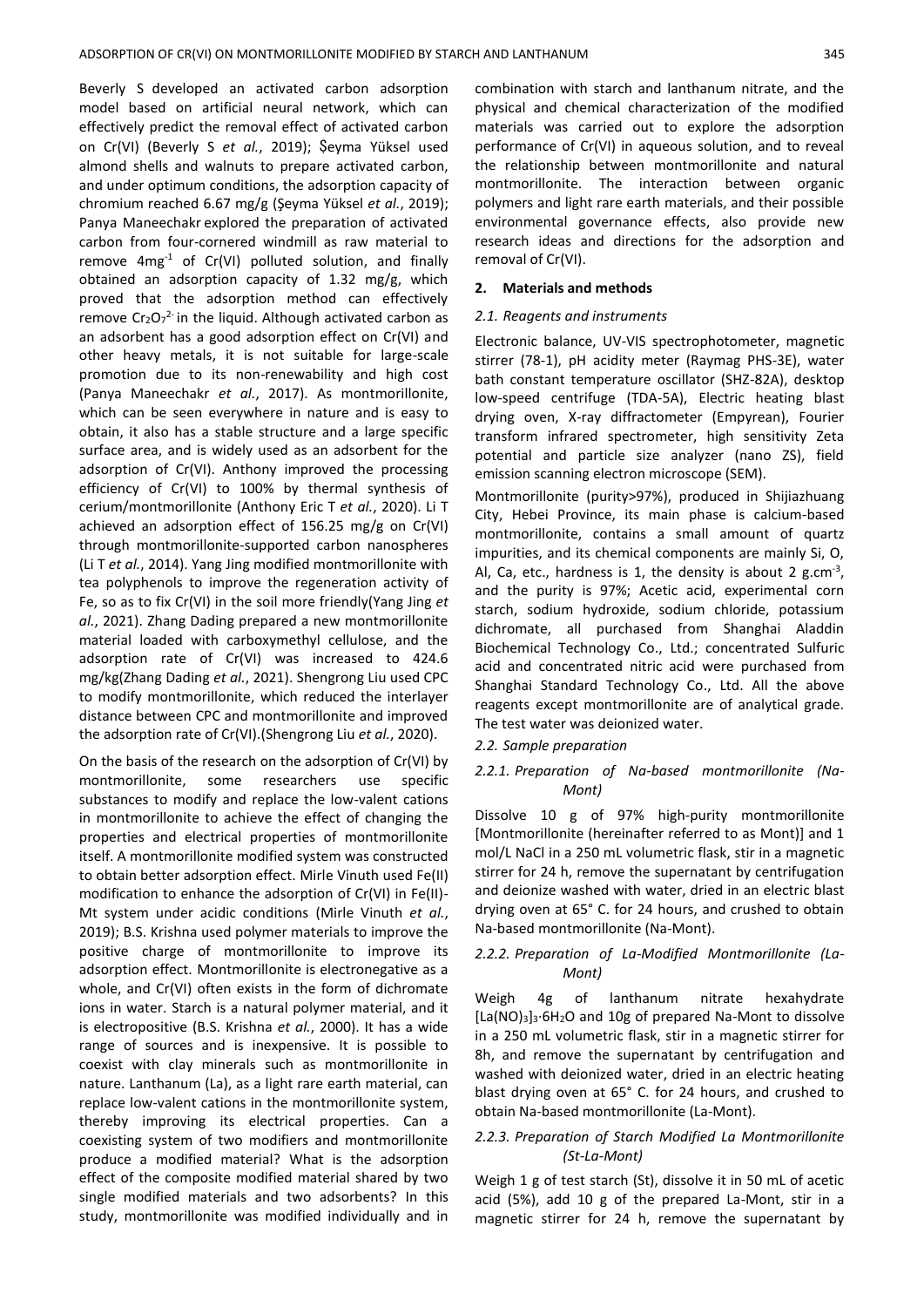centrifugation and wash with deionized water, dried in a high-temperature drying oven at 65°C for 24 hours, and crushed to obtain a starch-modified montmorillonite (St-La-Mont).

## *2.3. Test process*

Weigh an appropriate amount of  $K_2Cr_2O_7$  and dissolve it in a 1 L volumetric flask to prepare a solution with a concentration of 30 mg/L  $K_2Cr_2O_7$  for use. The contaminated solution was shaken in a water bath thermostatic oscillator at 30°C for 8 hours (200 r/min), centrifuged and the supernatant was taken. The concentration of Cr(VI) was measured by UV-Vis spectrophotometer, and Cr was obtained according to formula (1). (VI) removal rate. Three groups of parallel samples were set up in the experiment and the average value was taken. The removal rate of Cr(VI) is shown in the following formula.

$$
\eta = \left(\frac{Co - Ce}{Co}\right) \tag{1}
$$

In the formula: initial concentration of Co—Cr(VI), mg/L; Ce—concentration of Cr(VI) in solution after the adsorption reaches equilibrium, mg/L; η—Cr(VI) adsorption rate.

#### *2.4. Sample Characterization*

The spatial structure of the material was characterized by X-ray diffractometer (XRD), and the state between the material layers was analyzed. Fourier transform infrared spectroscopy (FTIR) was used to characterize the types of surface functional groups and chemical bonds. Zeta potential was characterized by high-sensitivity Zeta potential and particle size analyzer (nano ZS), and the amount of charges on the surface before and after montmorillonite modification was analyzed. The morphology of montmorillonite before and after modification was observed by field emission scanning electron microscope (SEM).

#### **3. Results and discussion**

## *3.1. X-ray diffraction characterization*

The X-ray diffraction characterization of Mont, La-Mont and St-La-Mont is carried out, and the results are shown in Figure 1. According to the diffraction patterns, it can be seen that Mont and La-Mont have almost the same diffraction peaks around 25~30°, indicating that the two have a certain similarity in surface structure. The modification of La did not bring a new structure to the surface of the Mont crystal, and there was no obvious numerical difference in the diffraction 2θ angles of the three, indicating that La-modified Mont and St-modified La-Mont both changed the interlayer domain of the two. Mont and La-Mont have the same diffraction peak at 29.36° (Wang Xin *et al.*, 2021), but St-La-Mont has no diffraction peak at this position, indicating that the modification of La-Mont by St changes Mont and La-Mont through surface wrapping. The diffraction peaks shift to high angles, indicating that St modification reduces the interlayer spacing of montmorillonite and reduces the

thickness of the interlayer domain of Mont. It is speculated that it may be because St does not enter the interlayer domain of Mont, but wraps it outside it. the diffraction peak at 29.36° has a certain influence on the adsorption efficiency of Cr(VI). At the same time, according to the literature review, the loading of La in this study is not large, and it is difficult to capture the diffraction peaks of lanthanum at a scanning speed of 10°/min by XRD (Frois S R *et al.*, 2012).



**Figure 1.** XRD Phenogram.

*3.2. Fourier transform infrared spectroscopy FTIR characterization*

In order to determine whether there are chemical changes between montmorillonite and starch during the modification process and whether the modification affects the surface functional groups of montmorillonite, Mont, La-Mont and St-La-Mont were characterized by FTIR, respectively as shown in picture 2, When the peak positions are 3412  $cm<sup>-1</sup>$  and 1478  $cm<sup>-1</sup>$ , peaks appear in the Mont, La-Mont and St-La-Mont curves. In contrast, the peak of St-La-Mont is weakened, which may be caused by the stretching vibration of water molecules between La-Mont and St interlayers (O-H). At the same time, it can be seen that La-Mont has obvious vibration enhancement in the peak area at  $1478 \text{ cm}^{-1}$  compared with Mont, which indicates that La reacts to Mont mainly with O-H (Larraza I et al., 2012). When the wave number is 2897 cm<sup>-1</sup>, the three peaks also appear, which is due to the fact that both Mont and La-Mont contain a large number of CH<sup>2</sup> structures, which are caused by the C-H symmetrical stretching vibration between the  $CH<sub>2</sub>$  structures; When the peak position is 1526  $cm<sup>-1</sup>$ , peaks appear in the curves of Mont, La-Mont and St-La-Mont, which are caused by the C-O stretching vibration. When the peak position is 876  $cm<sup>-1</sup>$  and 1200  $cm<sup>-1</sup>$ , the common curves of Mont, La-Mont and St-La-Mont appear, which may be due to the fact that the three are modified based on Mont, so that their substances contain Si(Al)-O stretching vibration.

At the same time, it can be seen from the FTIR scan pictures of the three that there is not much difference in the infrared spectra of the three on the wave crest. The front and rear migrations are all within the error range, and no new characteristic spectrum is formed. If La enters the internal structure of Mont and participates in the skeleton vibration, the Si-O bond bending vibration of the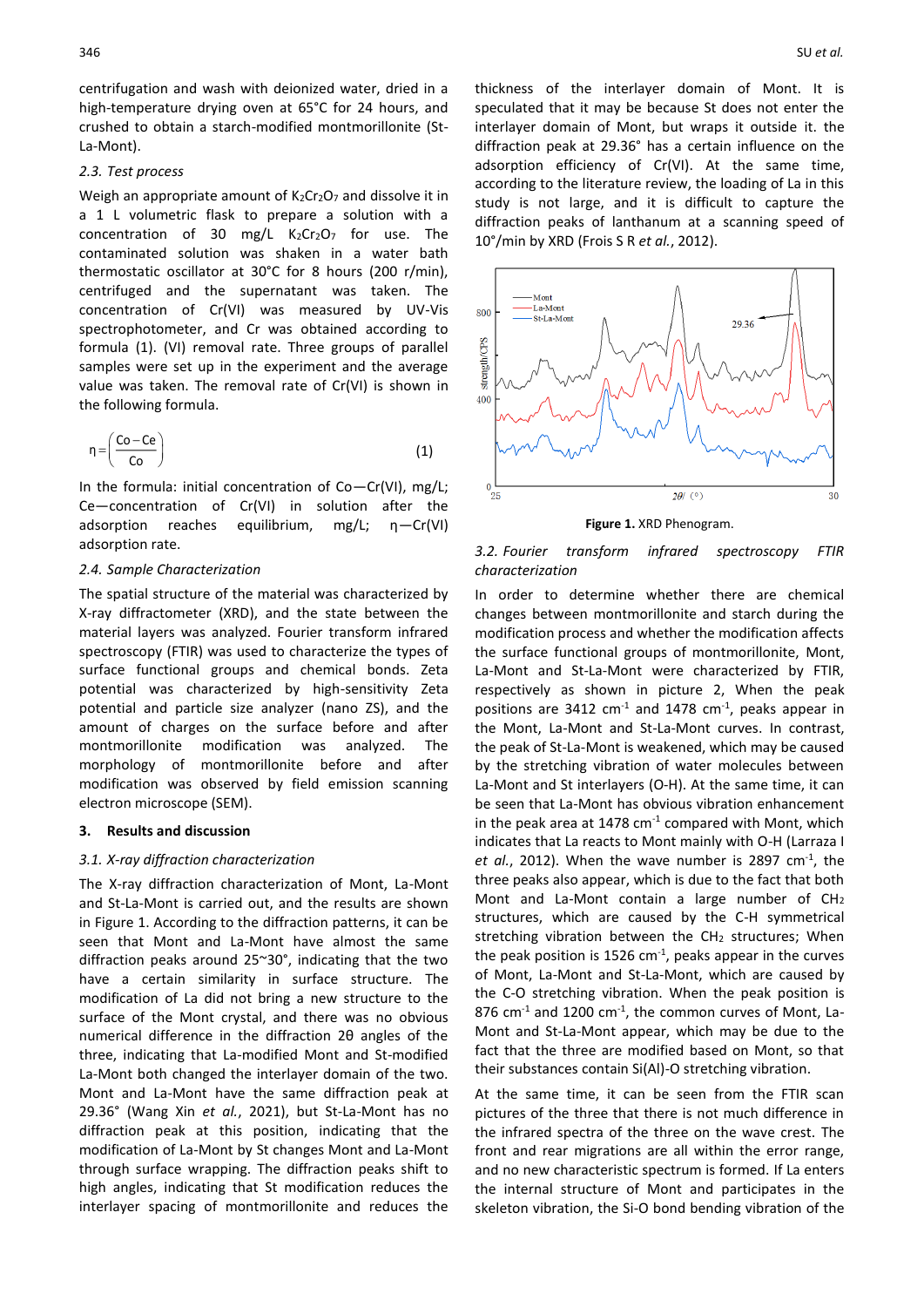modified La-Mont will become larger and the wave number will decrease. It can be seen from the figure that such a situation does not occur, indicating that the reaction with Cr(VI) is mainly due to the electrostatic adsorption between La on the surface of Mont (Figure 2; Yang-Min *et al.*, 2018).



**Figure 2.** FTIR spectra diagram of Mont, La-Mont, St-La-Mont.



**Figure 3.** Structural equation modeling spectra diagram of Na-Mont(a).

## *3.3. Scanning electron microscope (SEM) characterization*

Through further scanning electron microscope image analysis of Mont, La-Mont and St-La-Mont, the combination of La and St with La-Mont was explored. It can be seen from the figure that the surface stacking phenomenon of the three shows the stacking difference of St-La-Mont, La-Mont and Mont from dense to scattered, It can be clearly seen that the particle size of Figure 3 is smaller and the arrangement is neat and orderly, while the particle size of Figures 4 and 5 is significantly larger and denser, which indicates that La-Mont and St-La-Mont Some particles on the surface have agglomeration effect, and a certain degree of agglomeration occurs. La-Mont and St-La-Mont have obvious lateral synaptic structure compared with Mont, and the structure similar to lateral synapse with surrounding fine particles is La element (Sahu Sumanta *et al.*, 2021). At the same time, it can be seen that after St modification of La-Mont, the La element distributed on the surface is obviously reduced, and replaced by uniformly distributed St particles. The FTIR scanning results show that La entering the surface of Mont is mainly loaded on its surface, During the modification

process of La and Mont, the solution of Mont gradually formed metal oxides and hydroxides, and on the surface of these metal oxides, due to the coordinative unsaturation of its surface ions, it coordinates with water in an aqueous solution to form a hydroxylated surface. The surface hydroxyl groups can undergo proton migration in solution, showing amphoteric surface characteristics and corresponding charges. The modified Mont surface After covering the hydroxyl groups, it is easy to form surface coordination complexes with anions (You-Wei *et al.*, 2017), which is also the reason why La modification greatly improves the adsorption effect of Cr(VI).



**Figure 4.** Structural equation modeling spectra diagram of La-Mont(b).



**Figure 5.** Structural equation modeling spectra diagram of St-La-Mont(c).

#### *3.4. Zeta potential characterization*

In order to determine the change of the overall electrical properties of La and St before and after the modification process, the Zeta potential characterization of Mont, La-Mont and St-La-Mont was carried out respectively. As shown in Figure 6, the potential of Na-Mont is -21.2mV , the La-Mont potential is -12.7mV, and the St-La-Mon potential is -10.9mV. La and St are both positively charged, so the modification effectively increases the potential of Na-Mont and La-Mont, that is, reduces their overall electronegativity. It is worth noting that the mass ratio of St-modified Na-Mont in this paper is 1:10, which fails to change Na-Mont to electropositivity.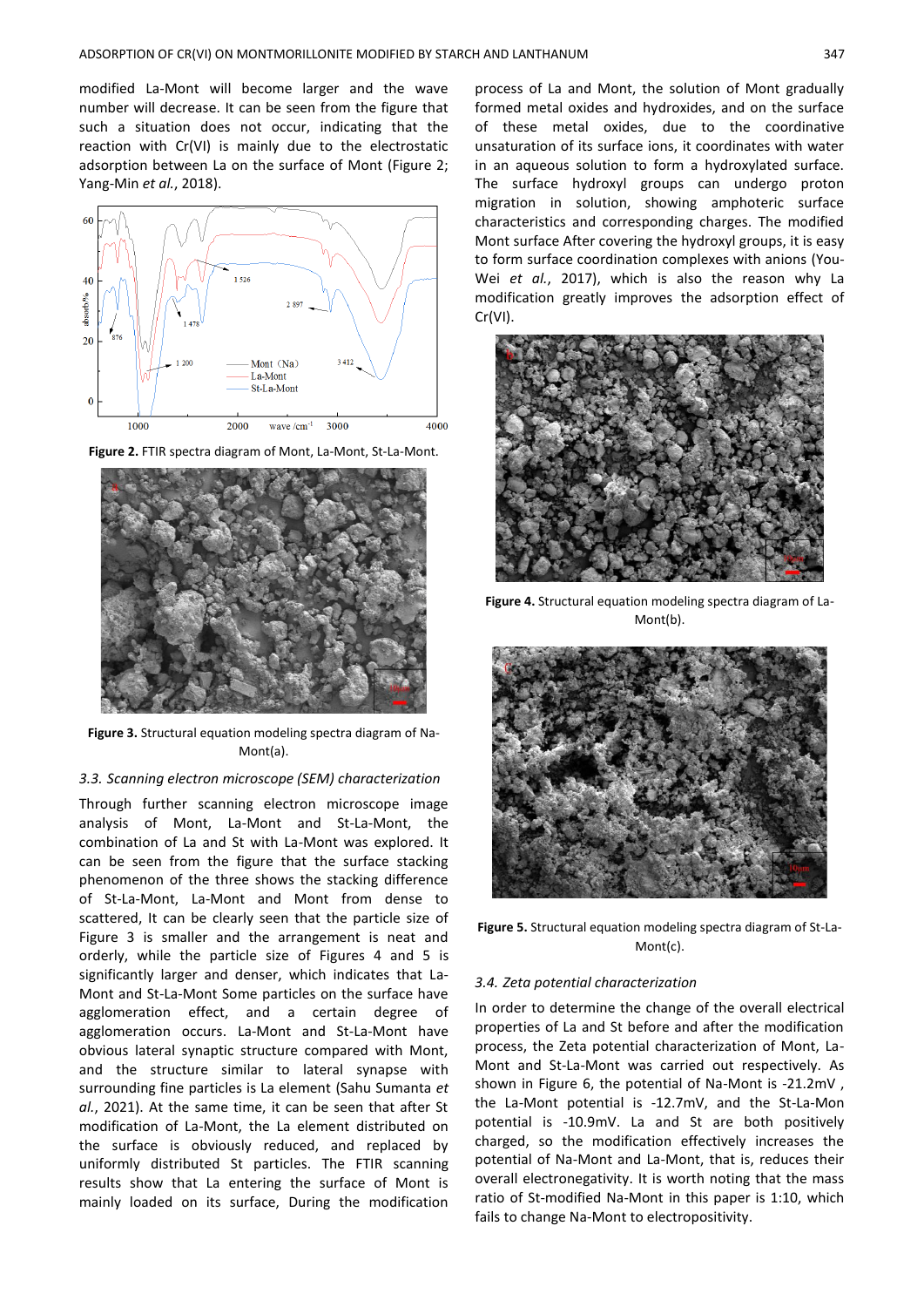#### *3.5. Adsorption of Cr(VI) by Na-Mont, St, St-Mont*

Experiments were carried out according to the experimental procedure of 1.3, and finally the adsorption results of Mont, La-Mont and St-La-Mont on 10 mg/L Cr(VI) were obtained, as shown in Figure 7. The research results show that Na-Mont has almost no adsorption effect on Cr(VI), La-Mont and St-La-Mont have good adsorption effect on Cr(VI)(between 50% and 75%). It can be seen from the FTIR analysis that Mont, La-Mont and St-La-Mont have similar peak positions in the 0-4000  $cm^{-1}$ peak position. But Sem analysis shows that La-modified Mont surface is covered with hydroxyl groups, and it is easy to form surface coordination complexes with anions, which can be removed by reacting with negatively charged Cr<sub>2</sub>O<sub>7</sub><sup>2-</sup> in solution (Jianjun Yuan *et al.*, 2014). It is also because the modification of La and Mont only stays on the surface of Mont, so after St loading La-Mont, St particles wrap the shell of La-Mont, which reduces the chance of direct contact with  $Cr_2O_7^2$ , so although St is further reduced the electrical properties of La-Mont, However, it reduces the effect of complex adsorption between La-Mont and Cr<sub>2</sub>O<sub>7</sub><sup>2</sup>, so its adsorption effect is 58.6% less than that of La-Mont, which is 73.9%, but it also reduces the negative charge of Mont, so its adsorption effect is higher than that of Mont 1.5%.



**Figure 6.** The Zeta potential of Mont, La-Mont, St-La-Mont.

Combined with the Zeta potential characterization results of Mont, La-Mont and St-La-Mont on Cr(VI), it can be seen that Mont is electronegativity as a whole, while Cr(VI) exists in the form of  $Cr_2O_7^2$  ions in aqueous solution, and is in the Coulomb repulsion force. Under the action of, there is almost no adsorption reaction between Mont and Cr(VI). The electronegativity of La-Mont is reduced due to the modification of La, so that its adsorption capacity for Cr(VI) has been significantly improved. At the same time, since the surface of La-modified La-modified Mont is

covered with hydroxyl groups, it is easy to form with anions. Surface coordination complex, the removal rate reached 73.9%. At the same time, according to FTIR and SEM analysis, St stays on the surface of La-Mont and has surface stacking phenomenon, which further reduces the negative charge of St-La-Mont and increases its adsorption rate to 58.6%. The encapsulation effect masks the original diffraction peak of La-Mont at 29.36°, which reduces the effect of La modification, and the overall adsorption efficiency is also lower than 73.9% of La-Mont.

#### **4. Conclusion**

La-Mont and St-La-Mont composites were prepared in this study. La and St modification may only exist on the surface of montmorillonite, which reduces the overall electronegativity of Mont. The change of the overall electrical properties of St-Mont makes St-Mont have the ability to adsorb Cr(VI). At the same time, after the surface of La-modified Mont is covered with hydroxyl groups, it is easy to form surface coordination complexes with anions, which further enhances its adsorption effect.



**Figure 7.** Chromium(VI) adsorption effect of Mont、La-Mont、 St-La-Mont.

In this study, environmentally friendly and inexpensive montmorillonite and starch, which are ubiquitous in nature, were selected as the base material and modifier, respectively, to study the adsorption effect of Cr(VI) ions in water. The modification and its adsorption of heavy metals have theoretical significance, which provides a new research idea and direction for the adsorption and removal of Cr(VI) ions.

#### **Acknowledgement**

This work was supported by Sichuan Science and Technology Program (2021YFS0284), the Opening Project of Key Laboratory of Theoretical Chemistry of Environment (South China Normal University), Ministry of Education (20200103), the Fundamental Research Funds for the Central Universities of Southwest Jiaotong University (210824), and the Opening Project of Key Laboratory of Southwest Jiaotong University (ZD2021210001).